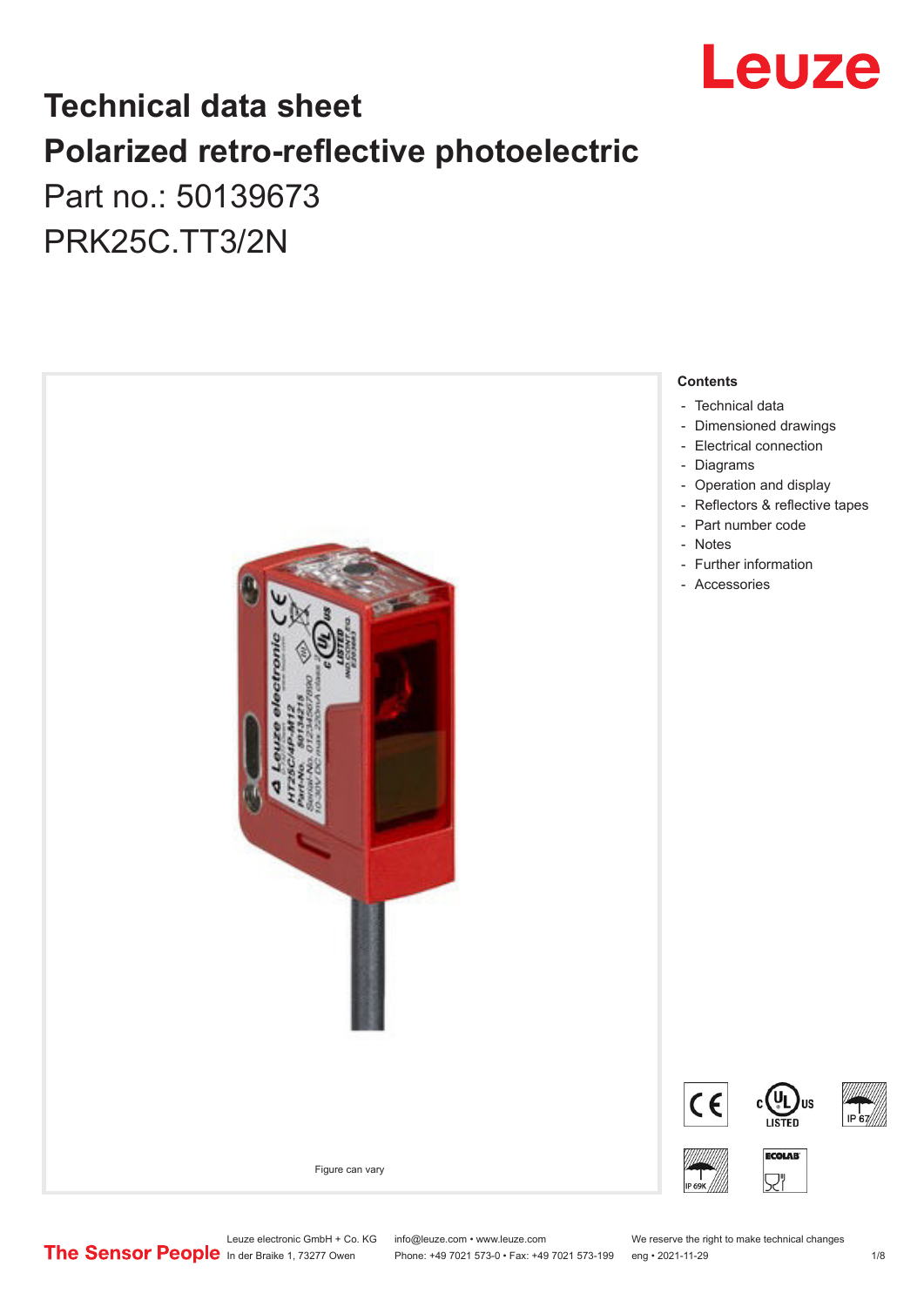## <span id="page-1-0"></span>**Technical data**

# Leuze

#### **Basic data**

| <b>Series</b>              | 25C                                     |
|----------------------------|-----------------------------------------|
| <b>Operating principle</b> | Reflection principle                    |
| Application                | Detection of highly transparent bottles |
|                            | Detection of transparent films          |
| <b>Special version</b>     |                                         |

**Special version** Autocollimation

#### **Optical data**

| <b>Operating range</b>          | Guaranteed operating range             |
|---------------------------------|----------------------------------------|
| <b>Operating range</b>          | $03$ m, With reflector TK(S) $100x100$ |
| <b>Operating range limit</b>    | Typical operating range                |
| <b>Operating range limit</b>    | 0  3.6 m, With reflector TK(S) 100x100 |
| Light source                    | LED, Red                               |
| Wavelength                      | 640 nm                                 |
| <b>Transmitted-signal shape</b> | Pulsed                                 |
| LED group                       | Exempt group (in acc. with EN 62471)   |

Tracking function

#### **Electrical data**

**Protective circuit** Polarity reversal protection

Short circuit protected

| Performance data              |                                     |
|-------------------------------|-------------------------------------|
| Supply voltage U <sub>n</sub> | 10  30 V, DC, Incl. residual ripple |
| Residual ripple               | $0$ 15 %, From $U_{\rm B}$          |
| Open-circuit current          | $020$ mA                            |
|                               |                                     |

#### **Outputs**

**Number of digital switching outputs** 2 Piece(s)

| <b>Switching outputs</b> |                         |
|--------------------------|-------------------------|
| <b>Voltage type</b>      | DC.                     |
| Switching current, max.  | 100 mA                  |
| <b>Switching voltage</b> | high: ≥( $U_p - 2.5V$ ) |
|                          |                         |

**Switching current, max.** 100 mA low: ≤2.5V

**Switching output 1 Switching element** Transistor, NPN **Switching principle** Light switching

**Switching output 2 Switching element** Transistor, NPN **Switching principle** Dark switching

#### **Timing**

**Switching frequency** 1,500 Hz **Response time** 0.33 ms **Readiness delay** 300 ms

| <b>Connection 1</b>         |                       |
|-----------------------------|-----------------------|
| <b>Function</b>             | Signal OUT            |
|                             | Voltage supply        |
| <b>Type of connection</b>   | Cable                 |
| Cable length                | 2,000 mm              |
| <b>Sheathing material</b>   | <b>PUR</b>            |
| Cable color                 | <b>Black</b>          |
| <b>Number of conductors</b> | 4-wire                |
| <b>Wire cross section</b>   | $0.2$ mm <sup>2</sup> |

#### **Mechanical data**

| Dimension (W x H x L)             | 15 mm x 42.7 mm x 30 mm              |
|-----------------------------------|--------------------------------------|
| <b>Housing material</b>           | <b>Plastic</b>                       |
| <b>Plastic housing</b>            | ABS                                  |
| Lens cover material               | <b>Plastic</b>                       |
| Net weight                        | 55q                                  |
| <b>Housing color</b>              | Red                                  |
| <b>Type of fastening</b>          | Through-hole mounting with M4 thread |
|                                   | Via optional mounting device         |
| <b>Compatibility of materials</b> | <b>ECOLAB</b>                        |

#### **Operation and display**

| Type of display                     | LED                    |
|-------------------------------------|------------------------|
| <b>Number of LEDs</b>               | 2 Piece(s)             |
| <b>Operational controls</b>         | Teach button           |
| Function of the operational control | Sensitivity adjustment |
| <b>Environmental data</b>           |                        |
| Ambient temperature, operation      | $-4060 °C$             |
| Ambient temperature, storage        | $-40$ 70 °C            |

#### **Certifications**

| Degree of protection     | IP 67         |
|--------------------------|---------------|
|                          | IP 69K        |
| <b>Protection class</b>  | Ш             |
| <b>Certifications</b>    | c UL US       |
| <b>Standards applied</b> | IEC 60947-5-2 |
|                          |               |

#### **Classification**

| <b>Customs tariff number</b> | 85365019 |
|------------------------------|----------|
| eCl@ss 5.1.4                 | 27270902 |
| eCl@ss 8.0                   | 27270902 |
| eCl@ss 9.0                   | 27270902 |
| eCl@ss 10.0                  | 27270902 |
| eCl@ss 11.0                  | 27270902 |
| <b>ETIM 5.0</b>              | EC002717 |
| <b>ETIM 6.0</b>              | EC002717 |
| <b>ETIM 7.0</b>              | EC002717 |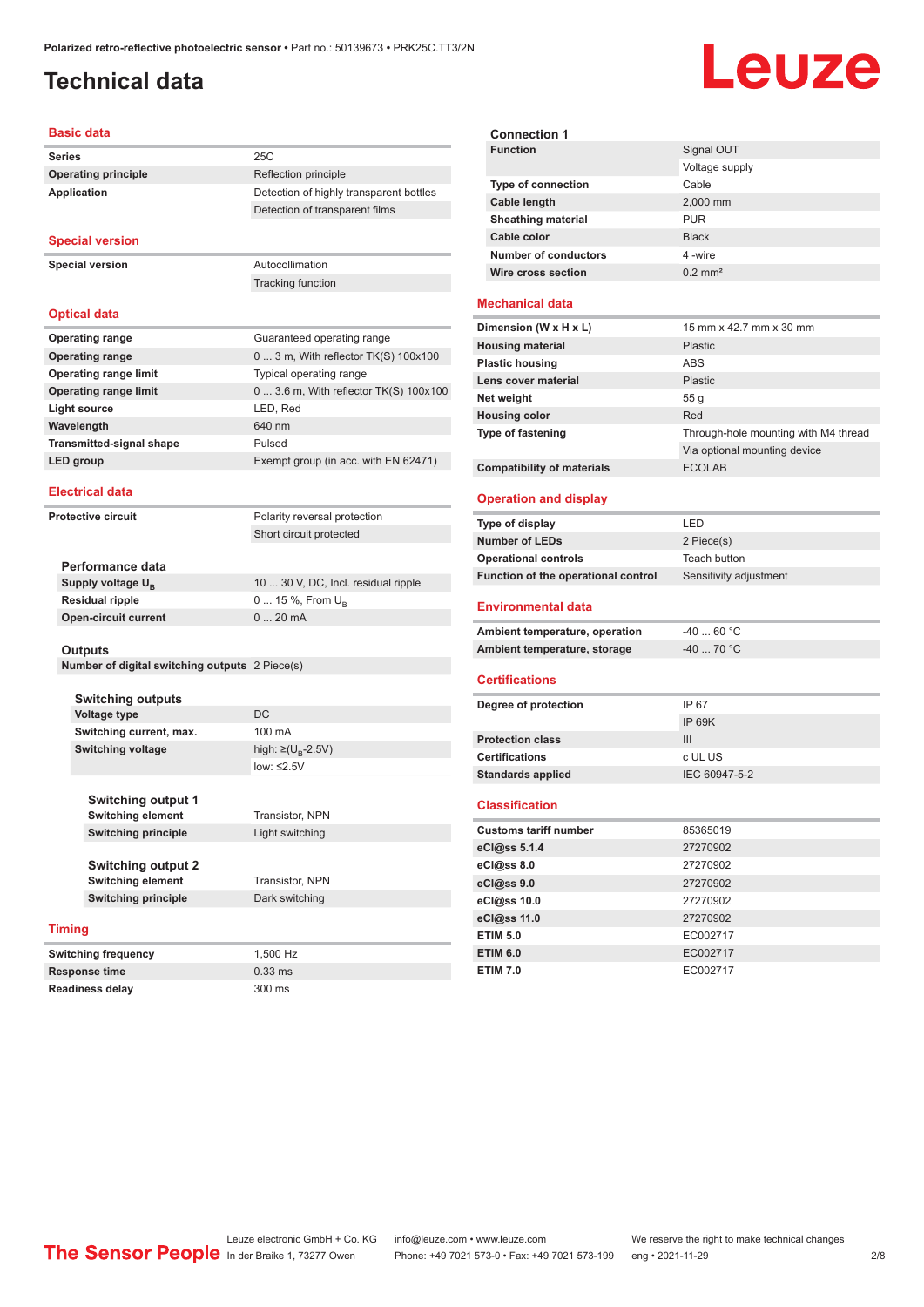## <span id="page-2-0"></span>**Dimensioned drawings**

Leuze

All dimensions in millimeters



## **Electrical connection**

**Connection 1**

| <b>Function</b>             | Signal OUT            |
|-----------------------------|-----------------------|
|                             | Voltage supply        |
| <b>Type of connection</b>   | Cable                 |
| Cable length                | 2,000 mm              |
| <b>Sheathing material</b>   | <b>PUR</b>            |
| Cable color                 | <b>Black</b>          |
| <b>Number of conductors</b> | 4 -wire               |
| Wire cross section          | $0.2$ mm <sup>2</sup> |
|                             |                       |

#### **Conductor color Conductor assignment**

| <b>Brown</b> | V+               |
|--------------|------------------|
| White        | OUT <sub>2</sub> |
| <b>Blue</b>  | <b>GND</b>       |
| <b>Black</b> | OUT <sub>1</sub> |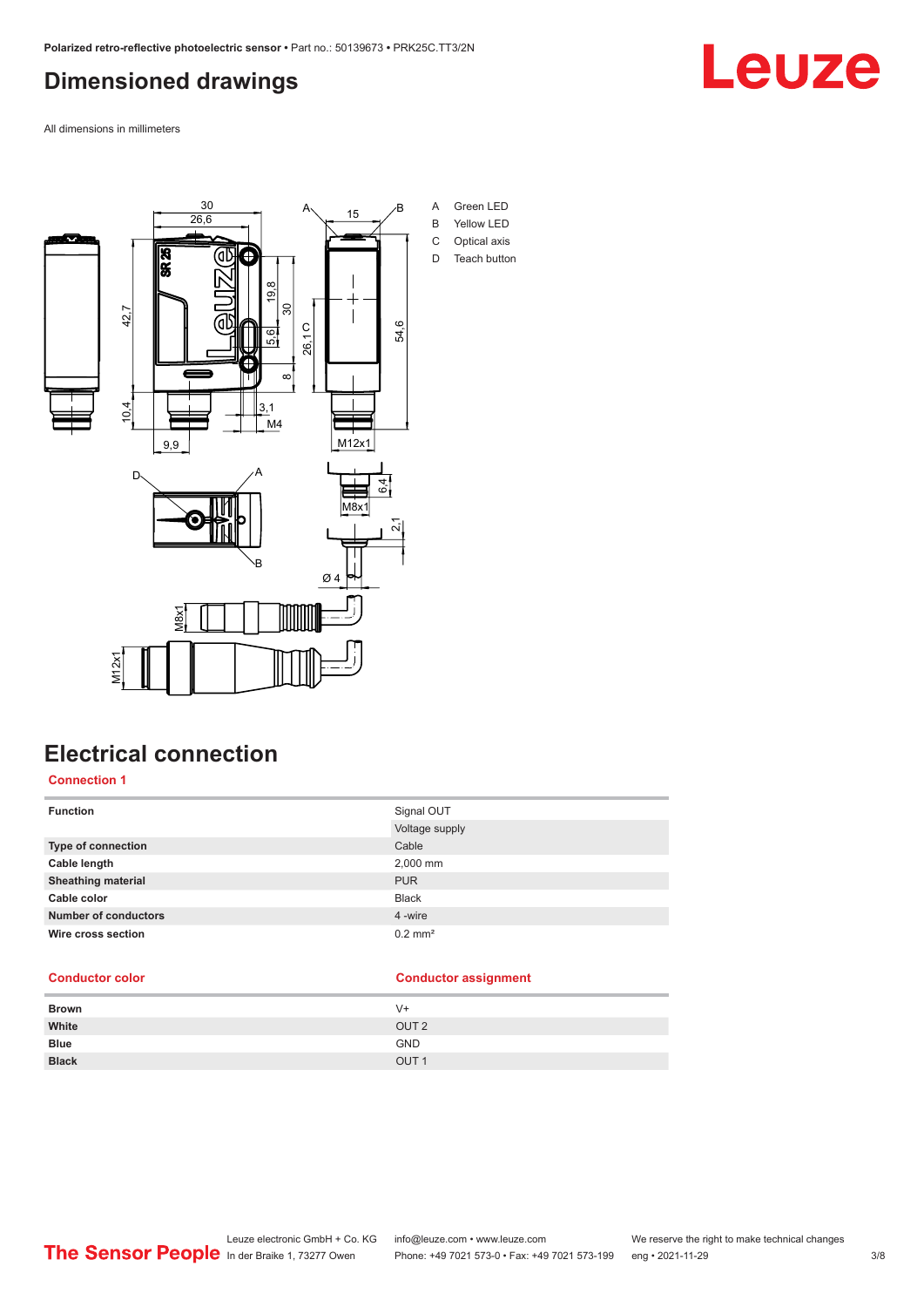#### <span id="page-3-0"></span>**Diagrams**

## Leuze

Typ. response behavior (TKS100x100)



- x Distance [m]
- y Misalignment [mm]

## **Operation and display**

| <b>LED</b>     | <b>Display</b>           | Meaning                              |
|----------------|--------------------------|--------------------------------------|
|                | Green, continuous light  | Operational readiness                |
| $\overline{2}$ | Yellow, continuous light | Light path free                      |
|                | Yellow, flashing         | Light path free, no function reserve |

#### **Reflectors & reflective tapes**

| Part no. | <b>Designation</b> | <b>Operating range</b><br><b>Operating range</b> | <b>Description</b>                                                                                                                                                                                                                         |
|----------|--------------------|--------------------------------------------------|--------------------------------------------------------------------------------------------------------------------------------------------------------------------------------------------------------------------------------------------|
| 50117583 | MTKS 50x50.1       | 0 2m<br>02.4m                                    | Design: rechteckig<br>Triple reflector size: 1.2 mm<br>Reflective surface: 50 mm x 50 mm<br>Material: Kunststoff<br>Base material: Kunststoff<br>Chemical designation of the material: PMMA8N<br>Fastening: Durchgangsbefestigung, klebbar |
| 50108300 | REF 4-A-50x50      | 00.5m<br>00.6m                                   | Design: Rectangular<br>Reflective surface: 50 mm x 50 mm<br>Material: Plastic<br>Chemical designation of the material: PMMA<br>Fastening: Self-adhesive                                                                                    |
| 50110192 | REF 6-A-50x50      | 0 1.3 m<br>01.5m                                 | Design: Rectangular<br>Triple reflector size: 0.3 mm<br>Reflective surface: 50 mm x 50 mm<br>Material: Plastic<br>Chemical designation of the material: PMMA<br>Fastening: Self-adhesive                                                   |
| 50003192 | TK 100x100         | 03m<br>03.6m                                     | Design: Rectangular<br>Triple reflector size: 4 mm<br>Reflective surface: 96 mm x 96 mm<br>Material: Plastic<br>Base material: Plastic<br>Chemical designation of the material: PMMA8N<br>Fastening: Rear side can be glued                |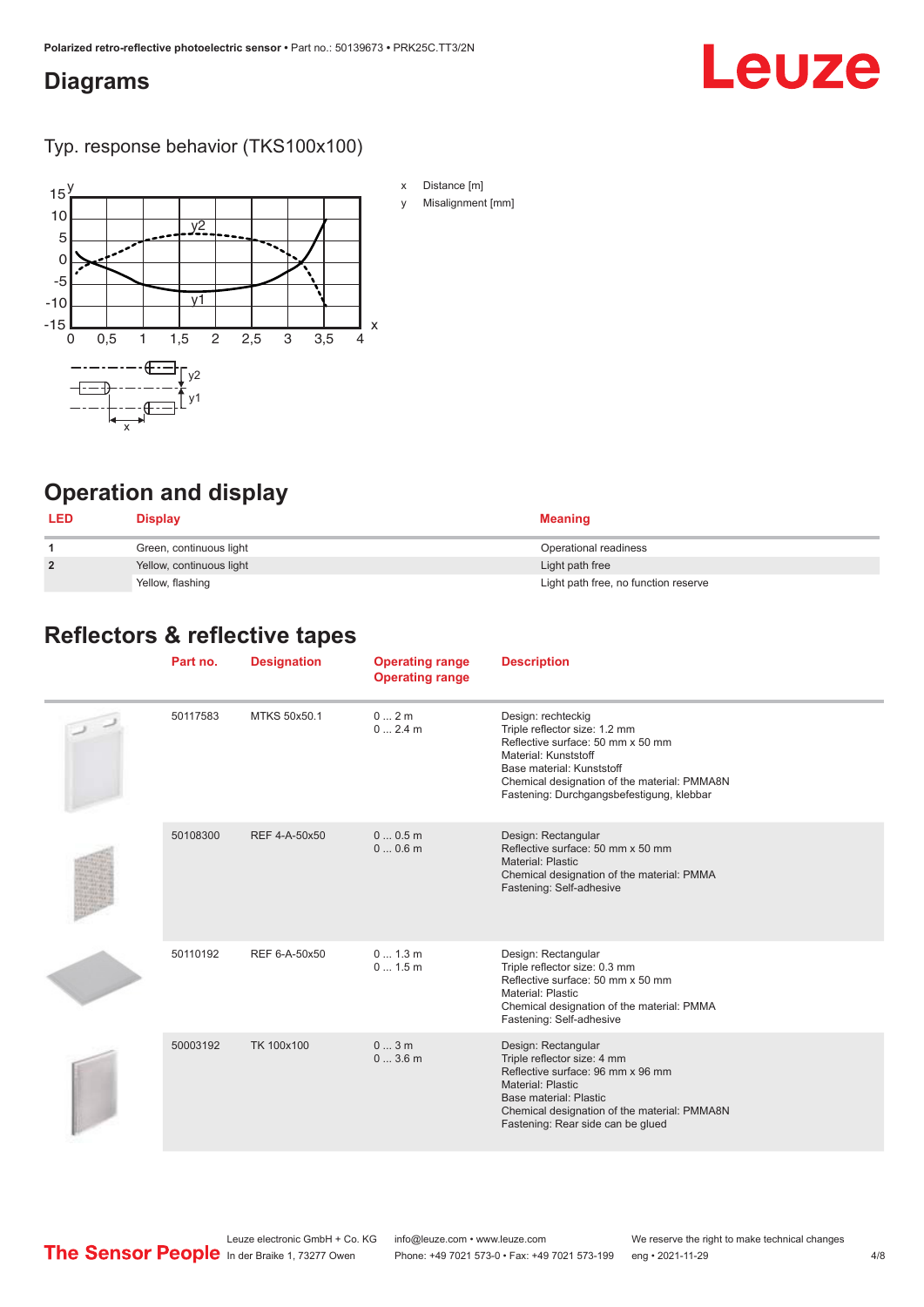### <span id="page-4-0"></span>**Reflectors & reflective tapes**

|--|

| Part no. | <b>Designation</b> | <b>Operating range</b><br><b>Operating range</b> | <b>Description</b>                                                                                                                                                                                                                                   |
|----------|--------------------|--------------------------------------------------|------------------------------------------------------------------------------------------------------------------------------------------------------------------------------------------------------------------------------------------------------|
| 50022816 | <b>TKS 100X100</b> | 03m<br>03.6m                                     | Design: Rectangular<br>Triple reflector size: 4 mm<br>Reflective surface: 96 mm x 96 mm<br>Material: Plastic<br>Base material: Plastic<br>Chemical designation of the material: PMMA8N<br>Fastening: Through-hole mounting, Adhesive                 |
| 50081283 | <b>TKS 20X40</b>   | 01.1 m<br>1.32.4m                                | Design: Rectangular<br>Triple reflector size: 2.3 mm<br>Reflective surface: 16 mm x 38 mm<br>Material: Plastic<br>Base material: Plastic<br>Chemical designation of the material: PMMA8N<br>Fastening: Through-hole mounting, Adhesive               |
| 50040820 | <b>TKS 40X60</b>   | 02m<br>02.4m                                     | Design: Rectangular<br>Triple reflector size: 4 mm<br>Reflective surface: 37 mm x 56 mm<br><b>Material: Plastic</b><br>Base material: Plastic<br>Chemical designation of the material: PMMA8N<br>Fastening: Through-hole mounting, Adhesive          |
| 50109257 | TKS 40x60.1        | 01.9m<br>02.3m                                   | Design: Rectangular<br>Triple reflector size: 2.3 mm<br>Reflective surface: 37 mm x 56 mm<br><b>Material: Plastic</b><br><b>Base material: Plastic</b><br>Chemical designation of the material: PMMA8N<br>Fastening: Through-hole mounting, Adhesive |

#### **Part number code**

#### Part designation: **AAA25C d EE-f.GGH/iJ-K**

| AAA25C | Operating principle / construction<br>HT25C: Diffuse reflection sensor with background suppression<br>PRK25C: Retro-reflective photoelectric sensor with polarization filter<br>LS25C: Throughbeam photoelectric sensor transmitter<br>LE25C: Throughbeam photoelectric sensor receiver<br>DRT25C: Dynamic reference diffuse sensor                                                                                                                                                                |
|--------|----------------------------------------------------------------------------------------------------------------------------------------------------------------------------------------------------------------------------------------------------------------------------------------------------------------------------------------------------------------------------------------------------------------------------------------------------------------------------------------------------|
| d      | Light type<br>n/a: red light<br>I: infrared light                                                                                                                                                                                                                                                                                                                                                                                                                                                  |
| EE     | Light source<br>$n/a$ : LED<br>L1: laser class 1<br>L <sub>2</sub> : laser class 2                                                                                                                                                                                                                                                                                                                                                                                                                 |
| f      | Preset range (optional)<br>n/a: operating range acc. to data sheet<br>xxxF: Preset range [mm]                                                                                                                                                                                                                                                                                                                                                                                                      |
| GG     | Equipment<br>A: Autocollimation principle (single lens)<br>S: small light spot<br>D: Detection of stretch-wrapped objects<br>X: extended model<br>HF: Suppression of HF illumination (LED)<br>XL: Extra long light spot<br>T: autocollimation principle (single lens) for highly transparent bottles without tracking<br>TT: autocollimation principle (single lens) for highly transparent bottles with tracking<br>F: Foreground suppression<br>R: greater operating range<br>SL: Slit diaphragm |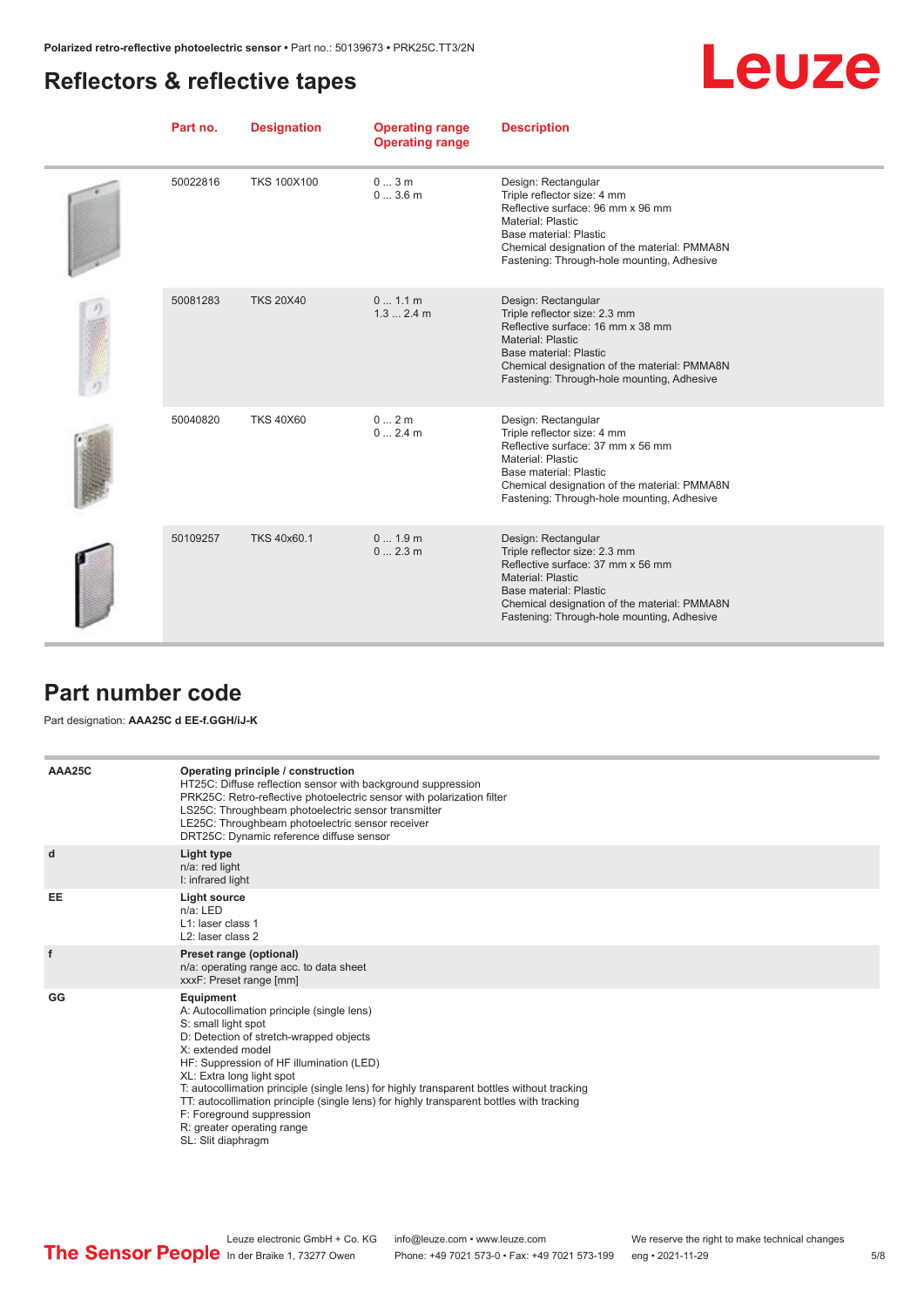#### <span id="page-5-0"></span>**Part number code**

## Leuze

| H  | Operating range adjustment<br>1: 270° potentiometer<br>2: multiturn potentiometer<br>3: teach-in via button<br>R: greater operating range                                                                                                                                                                                                                                                                                                                                                                                                              |
|----|--------------------------------------------------------------------------------------------------------------------------------------------------------------------------------------------------------------------------------------------------------------------------------------------------------------------------------------------------------------------------------------------------------------------------------------------------------------------------------------------------------------------------------------------------------|
| j. | Switching output/function OUT 1/IN: Pin 4 or black conductor<br>2: NPN transistor output, light switching<br>N: NPN transistor output, dark switching<br>4: PNP transistor output, light switching<br>P: PNP transistor output, dark switching<br>X: pin not used<br>8: activation input (activation with high signal)<br>L: IO-Link interface (SIO mode: PNP light switching, NPN dark switching)<br>6: push-pull switching output, PNP light switching, NPN dark switching<br>G: Push-pull switching output, PNP dark switching, NPN light switching |
| J  | Switching output / function OUT 2/IN: pin 2 or white conductor<br>2: NPN transistor output, light switching<br>N: NPN transistor output, dark switching<br>4: PNP transistor output, light switching<br>P: PNP transistor output, dark switching<br>W: warning output<br>X: pin not used<br>6: push-pull switching output, PNP light switching, NPN dark switching<br>T: teach-in via cable<br>G: Push-pull switching output, PNP dark switching, NPN light switching                                                                                  |
| κ  | <b>Electrical connection</b><br>n/a: cable, standard length 2000 mm, 4-wire<br>200-M12: cable, length 200 mm with M12 connector, 4-pin, axial (plug)<br>M8: M8 connector, 4-pin (plug)<br>M12: M12 connector, 4-pin (plug)<br>200-M8: cable, length 200 mm with M8 connector, 4-pin, axial (plug)                                                                                                                                                                                                                                                      |
|    | <b>Note</b>                                                                                                                                                                                                                                                                                                                                                                                                                                                                                                                                            |
|    | $\&$ A list with all available device types can be found on the Leuze website at www.leuze.com.                                                                                                                                                                                                                                                                                                                                                                                                                                                        |

#### **Notes**

| Observe intended use!                                                                                                                                                                                                            |
|----------------------------------------------------------------------------------------------------------------------------------------------------------------------------------------------------------------------------------|
| $\%$ This product is not a safety sensor and is not intended as personnel protection.<br>$\&$ The product may only be put into operation by competent persons.<br>$\&$ Only use the product in accordance with its intended use. |

## **Further information**

- Light source: Average life expectancy 100,000 h at an ambient temperature of 25 °C
- Sum of the output currents for both outputs 100 mA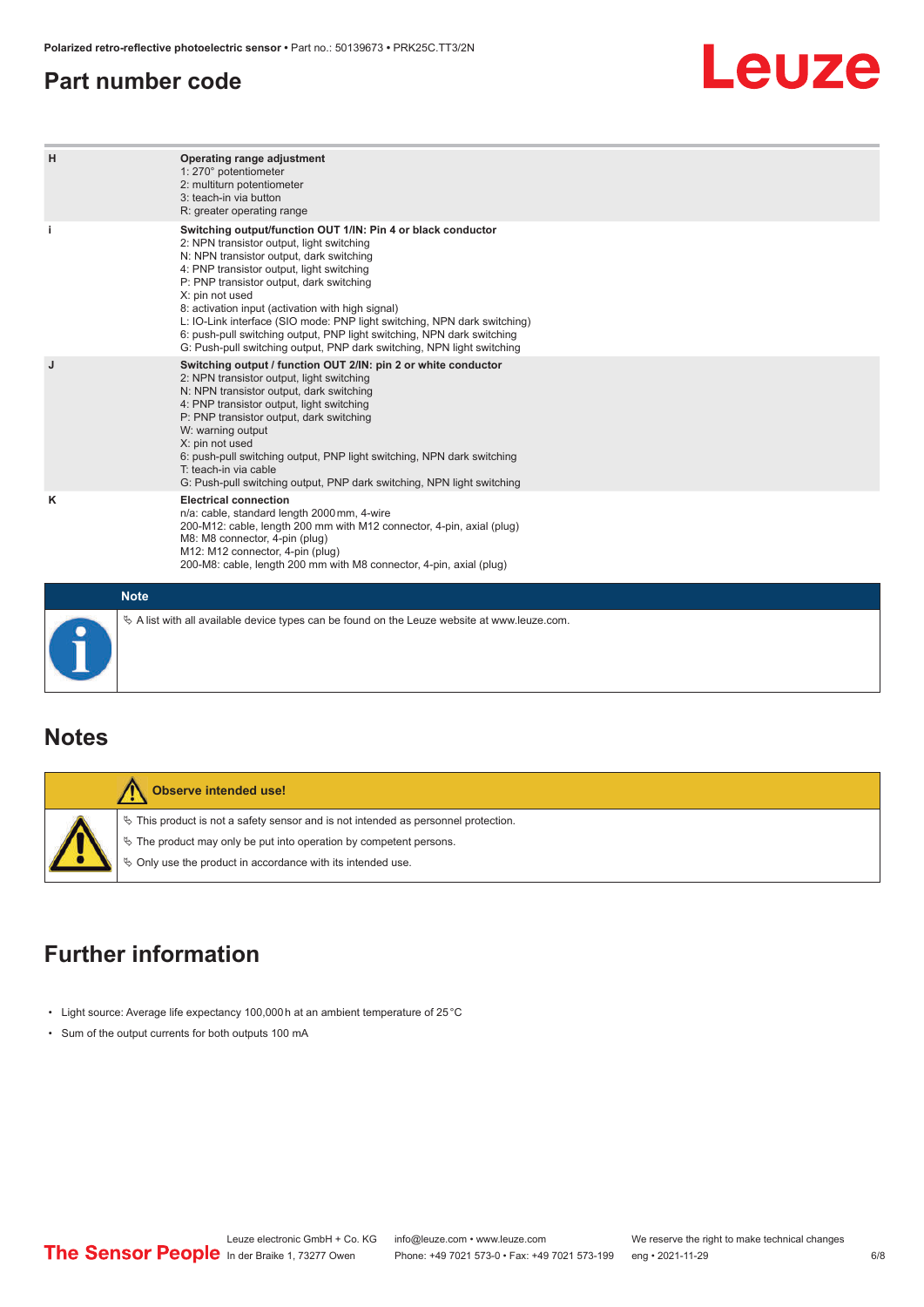### **Accessories**

## Mounting technology - Mounting brackets

| Part no. | <b>Designation</b> | <b>Article</b>   | <b>Description</b>                                                                                                                                                                                                          |
|----------|--------------------|------------------|-----------------------------------------------------------------------------------------------------------------------------------------------------------------------------------------------------------------------------|
| 50118543 | BT 300M.5          | Mounting bracket | Design of mounting device: Winkel L-Form<br>Fastening, at system: Durchgangsbefestigung<br>Mounting bracket, at device: schraubbar, für M4-Schrauben geeignet<br>Type of mounting device: justierbar<br>Material: Edelstahl |

## Mounting technology - Rod mounts

| Part no. | <b>Designation</b> | <b>Article</b>  | <b>Description</b>                                                                                                                                                                                                                                                     |
|----------|--------------------|-----------------|------------------------------------------------------------------------------------------------------------------------------------------------------------------------------------------------------------------------------------------------------------------------|
| 50117829 | BTP 200M-D12       | Mounting system | Design of mounting device: Schutzhaube<br>Fastening, at system: für Rundstange 12 mm<br>Mounting bracket, at device: schraubbar<br>Type of mounting device: klemmbar, drehbar 360°, justierbar<br>Material: Metall                                                     |
| 50117252 | BTU 300M-D12       | Mounting system | Design of mounting device: Montagesystem<br>Fastening, at system: für Rundstange 12 mm, Blechklemmbefestigung<br>Mounting bracket, at device: schraubbar, für M4-Schrauben geeignet<br>Type of mounting device: klemmbar, drehbar 360°, justierbar<br>Material: Metall |

#### Standard reflectors

| Part no. | <b>Designation</b> | <b>Article</b> | <b>Description</b>                                                                                                                                                                                                                            |
|----------|--------------------|----------------|-----------------------------------------------------------------------------------------------------------------------------------------------------------------------------------------------------------------------------------------------|
| 50109257 | TKS 40x60.1        | Reflector      | Design: Rectangular<br>Triple reflector size: 2.3 mm<br>Reflective surface: 37 mm x 56 mm<br><b>Material: Plastic</b><br>Base material: Plastic<br>Chemical designation of the material: PMMA8N<br>Fastening: Through-hole mounting, Adhesive |

## Micro-triad-type reflectors

| Part no. | <b>Designation</b> | <b>Article</b> | <b>Description</b>                                                                                                                                                                                                                         |
|----------|--------------------|----------------|--------------------------------------------------------------------------------------------------------------------------------------------------------------------------------------------------------------------------------------------|
| 50117583 | MTKS 50x50.1       | Reflector      | Design: rechteckig<br>Triple reflector size: 1.2 mm<br>Reflective surface: 50 mm x 50 mm<br>Material: Kunststoff<br>Base material: Kunststoff<br>Chemical designation of the material: PMMA8N<br>Fastening: Durchgangsbefestigung, klebbar |